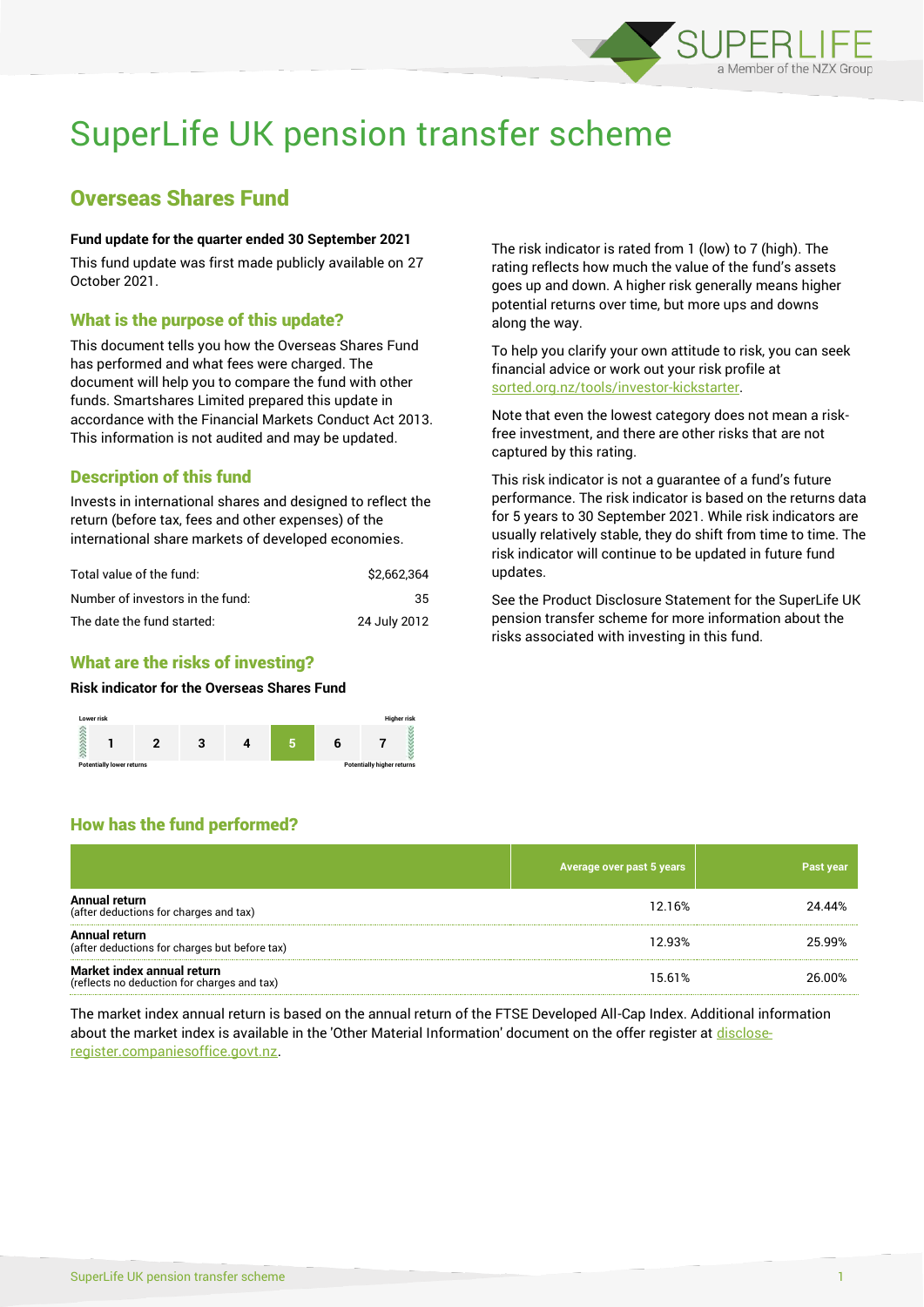

#### **Annual return graph**



This shows the return after fund charges and tax for each year ending 31 March since the fund started. The last bar shows the average annual return since the fund started, up to 30 September 2021.

**Important:** This does not tell you how the fund will perform in the future.

Returns in this update are after tax at 28%.

#### What fees are investors charged?

Investors in the Overseas Shares Fund are charged fund charges. In the year to 31 March 2021 these were:

|                                                       | % per annum of fund's net<br>asset value |  |
|-------------------------------------------------------|------------------------------------------|--|
| <b>Total fund charges</b>                             | በ 59%                                    |  |
| Which are made up of:                                 |                                          |  |
| <b>Total management and administration</b><br>charges | በ 59%                                    |  |
| Including:                                            |                                          |  |
| Manager's basic fee                                   | 0.58%                                    |  |
| Other management and<br>administration charges        | 0.01%                                    |  |
| Other charges                                         | Dollar amount per investor               |  |
| <b>Administration fee</b>                             | \$60 per annum                           |  |

Investors may also be charged individual action fees for specific actions or decisions (for example, for transferring money into the scheme from a UK pension scheme). See the Product Disclosure Statement for the SuperLife UK pension transfer scheme for more information about those fees.

The fees set out above include GST where applicable.

Small differences in fees and charges can have a big impact on your investment over the long term.

### Example of how this applies to an investor

Jess had \$10,000 in the fund at the start of the year and did not make any further contributions. At the end of the year, Jess received a return after fund charges were deducted of \$2,444 (that is 24.44% of her initial \$10,000). Jess paid other charges of \$60. This gives Jess a total return after tax of \$2,384 for the year.

#### What does the fund invest in?

#### **Actual investment mix**

This shows the types of assets that the fund invests in.

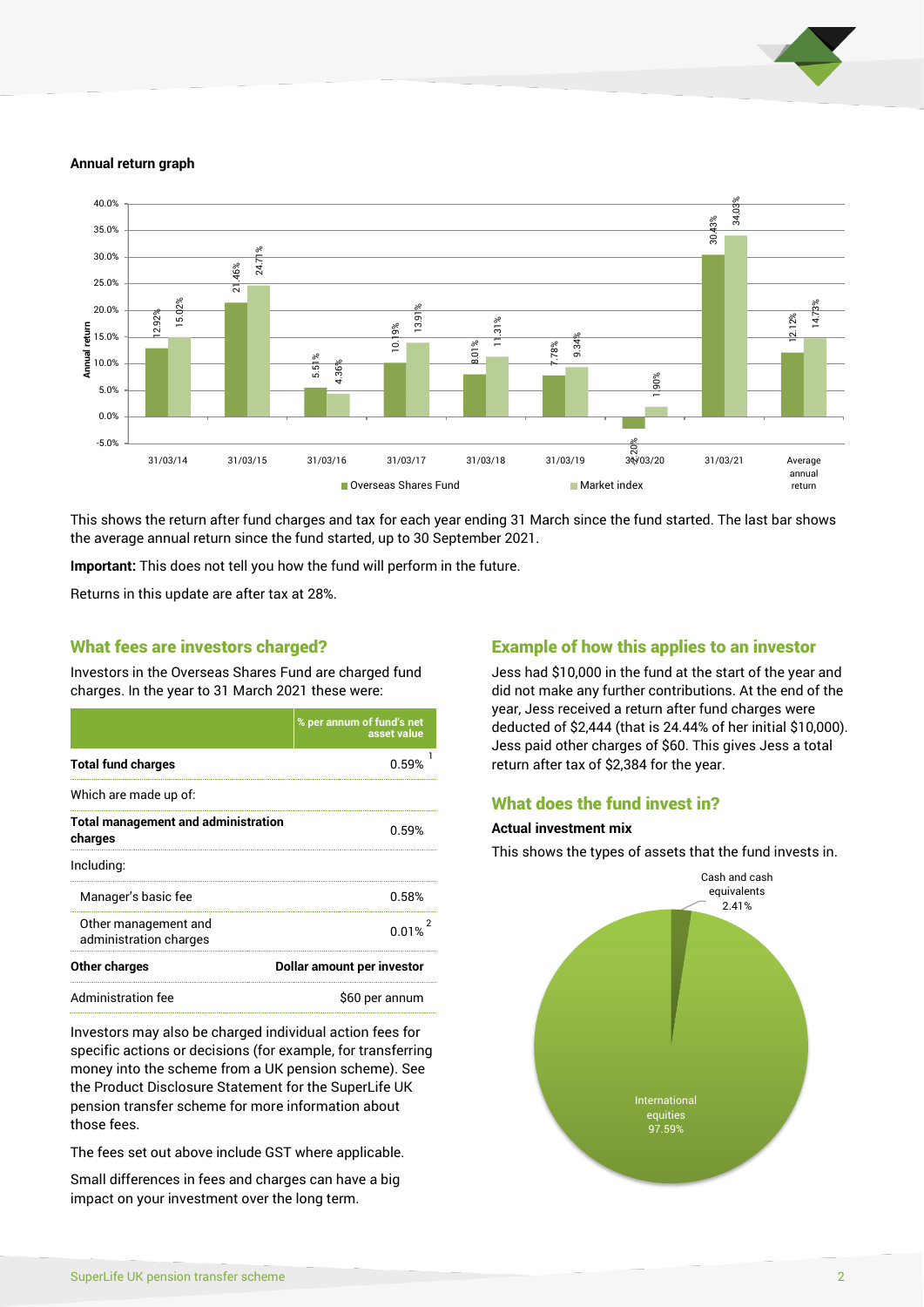

#### **Target investment mix**

This shows the mix of assets that the fund generally intends to invest in.

| <b>Target asset mix</b>  |
|--------------------------|
| $\overline{\phantom{0}}$ |
|                          |
|                          |
| $\overline{\phantom{a}}$ |
| 100.00%                  |
|                          |
| ٠                        |
| $\overline{\phantom{a}}$ |
|                          |
|                          |

## **Top 10 investments**<sup>3</sup>

| <b>Name</b>                    | % of fund's net<br>asset value | <b>Type</b>                                    | <b>Country</b>       | <b>Credit rating</b><br>(if applicable) |
|--------------------------------|--------------------------------|------------------------------------------------|----------------------|-----------------------------------------|
| Vanguard S&P 500 ETF           | 23.56%                         | International equities                         | <b>United States</b> |                                         |
| Vanguard FTSE Europe ETF       | 21.01%                         | International equities                         | United States        |                                         |
| Vanguard FTSE Pacific ETF      | 13.79%                         | International equities<br><b>United States</b> |                      |                                         |
| Vanguard Total World Stock ETF | 11.88%                         | International equities                         | United States        |                                         |
| Vanguard Mid-Cap ETF           | 9.18%                          | International equities                         | United States        |                                         |
| Vanguard Value ETF             | 9.16%                          | International equities                         | <b>United States</b> |                                         |
| Vanguard Small-Cap ETF         | 7.75%                          | International equities                         | <b>United States</b> |                                         |
| <b>ANZ NZD Current Account</b> | 2.44%                          | Cash and cash equivalents                      | New Zealand          | AA-                                     |
| Vanguard Growth ETF            | 2.23%                          | International equities                         | <b>United States</b> |                                         |
|                                |                                |                                                |                      |                                         |

The top 10 investments make up 101.00% of the fund's net asset value.

## **Currency hedging**

The fund's foreign currency exposure is not hedged.